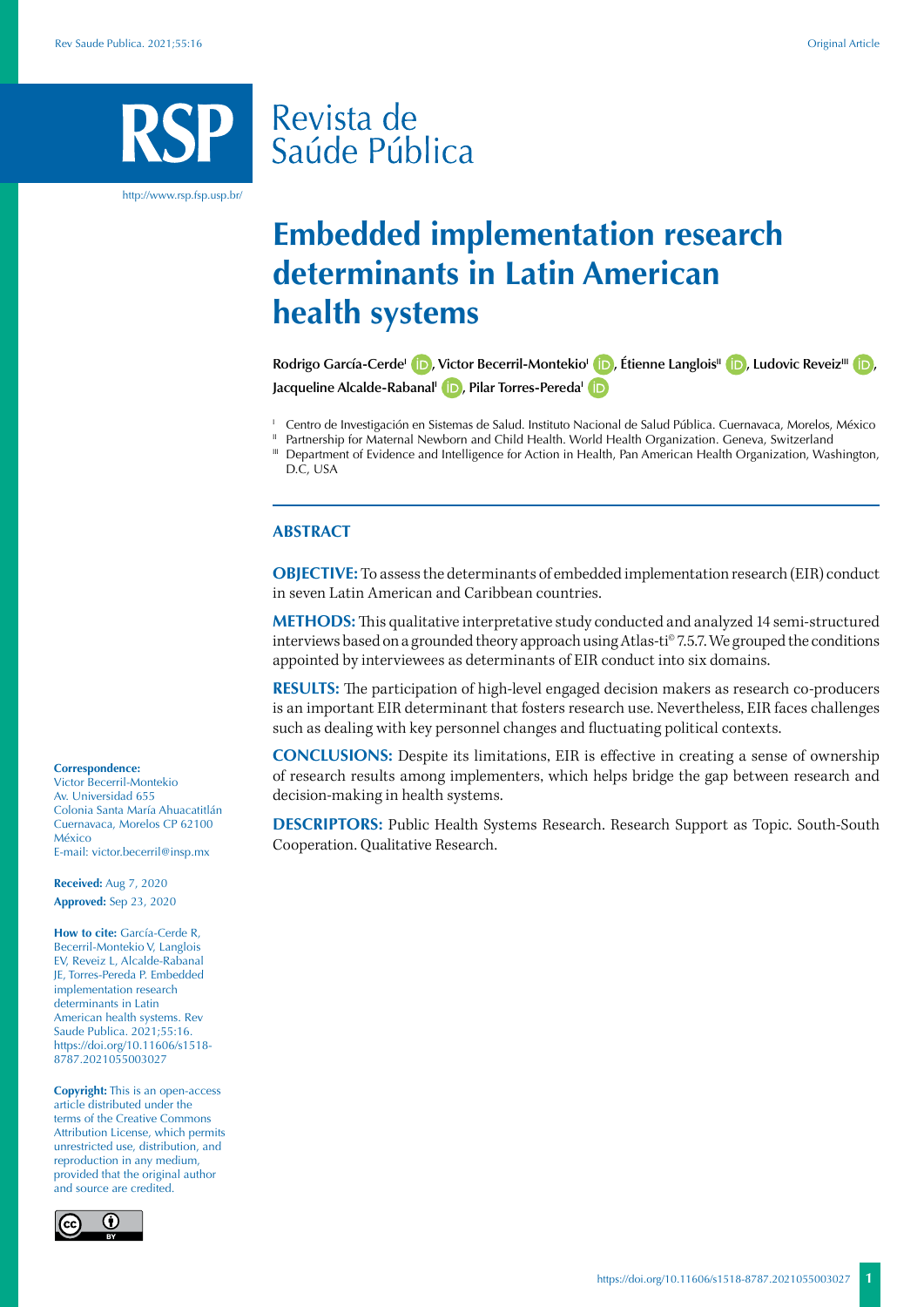# **INTRODUCTION**

Most efforts to put scientific evidence in the hands of policymakers and health system managers to ensure evidence-based informed decision making have been based on one-way communication from researchers to decision makers<sup>1</sup>. Generally described as knowledge  $translation<sup>2,3</sup>$ , its general objective is to present research results using language and forms accessible to decision makers who, eventually, will use it.

But empirical findings from studies have not always answered policy-relevant questions, mostly because end-users were not involved in the research cycle from the beginning. To meet these challenges, new innovative forms of collaboration between researchers and decision makers have been developed. Initially, they were limited to consulting decision makers in search for a common research agenda and setting priorities<sup>4</sup>. .

More recent approaches try to include research results users as active partners throughout the research process, under different names: collaborative research, engaged research, participatory research, research co-production, integrated knowledge translation, or, as in our study, embedded research (ER)<sup>1,5-7</sup>.

Embedded research can also be understood as integrating research itself within organizations to ensure that the entire research process is conducted collaboratively by the health personnel along with professional researchers, creating a synergy based on their mutual expertise to improve implementation. Research and policy social actors thus participate together in identifying and defining research problems, as well as designing and conducting the research, analyzing, disseminating and accepting results<sup>8</sup>. .

The main objective of implementation research (IR), which is particularly linked to embedded research, is to improve program implementation and not just to advance knowledge production<sup>9</sup>. According to this perspective, decision makers and implementers have relevant knowledge gained by their daily experience that is directly useful for improving implementation. As shown in several studies, IR is well-suited for embedding research in health programs, policies and services<sup>10</sup>.

On these bases, in 2014 and 2016 the Pan American Health Organization (PAHO) and the Alliance for Health Policy and Systems Research (AHPSR) launched the Improving Program Implementation through Embedded Research (iPIER) initiative to strengthen program implementation and provide support to research projects conducted by decision-makers and researchers in Latin American and Caribbean (LAC) countries<sup>11,12</sup>. It funded implementation research projects, mostly in public health institutions, where a decision maker led a large team including other health staff and local researchers. The initiative focused on capacity strengthening at the individual and institutional levels, based on workshops and ongoing technical support provided by researchers from the National Institute of Public Health of Mexico, co-authors of this paper.

Embedding research in health programs, policies and services is a complex process that requires deeper understanding. Certain conditions may favor or hinder its implementation and have yet to be sufficiently examined, needing further discussion and new perspectives. Existing knowledge gaps have to be bridged to make the most of this kind of efforts<sup>13</sup>. These conditions refer to some of the domains of the Consolidated Framework for Implementation Research –  $CFIR<sup>14</sup>$ , mainly the outer and inner settings and the characteristics of the participating individuals.

This article draws on the iPIER 2016 experience with seven decision-maker led teams in Argentina, Bolivia, Brazil, Chile, Colombia, Peru and Dominican Republic. Each team focused their research on existing health programs, policies and services searching for the best ways to improve their implementation (Table 1). Our aim is to analyze the different conditions that influence, facilitate or hinder the development of embedded implementation research in Latin American and Caribbean countries.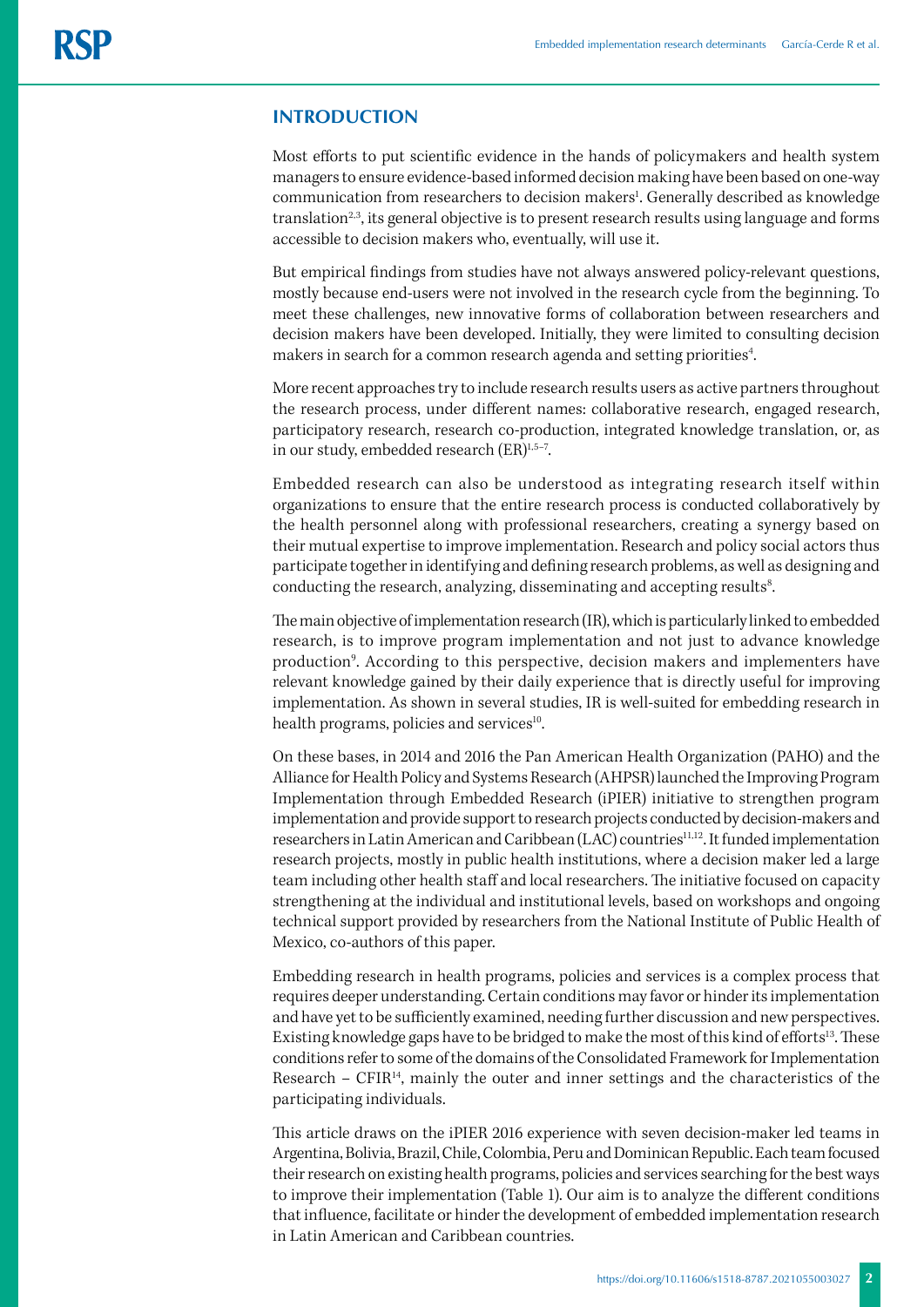#### **Table 1.** Main findings and recommendations of the projects developed by IPIER participants.

| <b>Country</b><br>$(C)$ * | <b>Project theme</b>                                          | <b>Level</b> | <b>Main implementation problems identified</b>                                                                                                                                                                                                     | <b>Main recommendations</b>                                                                                                                                                                                               |
|---------------------------|---------------------------------------------------------------|--------------|----------------------------------------------------------------------------------------------------------------------------------------------------------------------------------------------------------------------------------------------------|---------------------------------------------------------------------------------------------------------------------------------------------------------------------------------------------------------------------------|
| C <sub>1</sub>            | Promotion of<br>male-centered<br>family planning              | National     | • Lack of specific actions focused on men.<br>• Lack of training of health personnel to offer sexual<br>education and contraceptive methods to young men.<br>• The spaces are unattractive to men, as they are<br>installed in maternity services. | • Promote adjustment in the normative guidelines.<br>• Train staff to address men.<br>• Adaptation of spaces in health services for the<br>adequate care of men's sexual and reproductive health.                         |
| C <sub>2</sub>            | Tuberculosis<br>care in marginal<br>urban areas               | Regional     | • Lack of operational guidelines.<br>• Lack of community organizations' involvement.<br>• Staff have stigmatizing perceptions of working with<br>people living with tuberculosis.                                                                  | · Develop manuals and operational guidelines.<br>• Give a more active role to the civil society.<br>• Develop strategies to reduce stigma among<br>health staff.                                                          |
| C <sub>3</sub>            | Cervical cancer<br>screening and<br>care                      | Local        | • Lack of prioritization of cervical cancer.<br>• Ignorance of the program and users' unfavorable<br>beliefs on its use.<br>• Lack of monitoring and evaluation of the program.                                                                    | • Name a program responsible at the municipal level.<br>• Produce informative material.<br>• Staff training on adequate and warm counseling.<br>• Establish monitoring and evaluation mechanisms.                         |
| C <sub>4</sub>            | Normative<br>regulation of<br>medicines'<br>bio-equivalence   | National     | • Lack of coordination among actors during the<br>policy design.<br>• Insufficient monitoring mechanisms.<br>• Increase of generic drug prices as a result of the policy.                                                                          | • Participatory discussion process with key actors to<br>implement the policy.<br>. Train and qualify the Public Health Institute on<br>monitoring and supervision activities.<br>• Evaluate the possible policy effects. |
| C <sub>5</sub>            | Promotion of a<br>psycho-social<br>mental<br>healthcare model | Local        | • Lack of procedure registration.<br>· Lack of users' prominence in psychosocial<br>healthcare units.<br>• Ignorance of users' rights.                                                                                                             | • Train staff on proper management.<br>• Promote civic and institutional activities to raise<br>awareness on the users' role in their own healthcare.                                                                     |
| C <sub>6</sub>            | Malnutrition care<br>in infants                               | Regional     | • Socio-cultural problems: lack of mothers'<br>time, dislike of the micronutrients' taste, lack of<br>understanding on the micronutrients importance.<br>· Institutional problems: shortage, lack of time to<br>provide guidance.                  | · Identify socio-culturally appropriate alternatives for the<br>intake and consumption of micronutrients in infants.<br>• Collaboration with other programs.                                                              |
| C <sub>7</sub>            | Tuberculosis<br>healthcare in<br>prisons                      | Regional     | • Lack of access to health services with a right to<br>health perspective.<br>• Lack of coordination between the provincial health<br>ministry and the provincial justice ministry.                                                                | • Provide training on tuberculosis and human rights<br>and design a protocol of actions to detect damage to<br>the inmates' health.<br>• Propose an inter-ministerial collaboration agreement.                            |

\* We replaced the names of countries to assure the anonymity of informants.

#### **METHODS**

#### **Design**

Ours is a qualitative-interpretative study based on the methodological postulates of grounded theory<sup>15</sup>, using thematic analysis. The semi-structured interviews explored the perceptions of key informants on the conditions that facilitated or hindered EIR in their contexts, and the possibilities of using the results derived from research projects.

We conducted two interviews per team, one during the first stages of the research projects and a second at the end. As our aim was not to evaluate changes derived from the IPIER initiative itself, we do not differentiate them as baseline and follow-up.

An anthropologist with a master's degree in Public Health and Epidemiology and no ties to the participating institutions conducted both the interviews and qualitative analysis. Before each interview, the researcher introduced himself and explained the purpose of the interviews and the study. The authors had no previous connections with the study participants.

### **Participants and Study Setting**

Participants' selection criteria included being the research project leader or co-investigator and voluntarily accepting to participate in the study based on an informed consent procedure. We assured privacy for all semi-structured interviews held, interviewing one or more people from each team according to their interest. In the end, 15 informants participated in the interviews and no one declined (Table 2).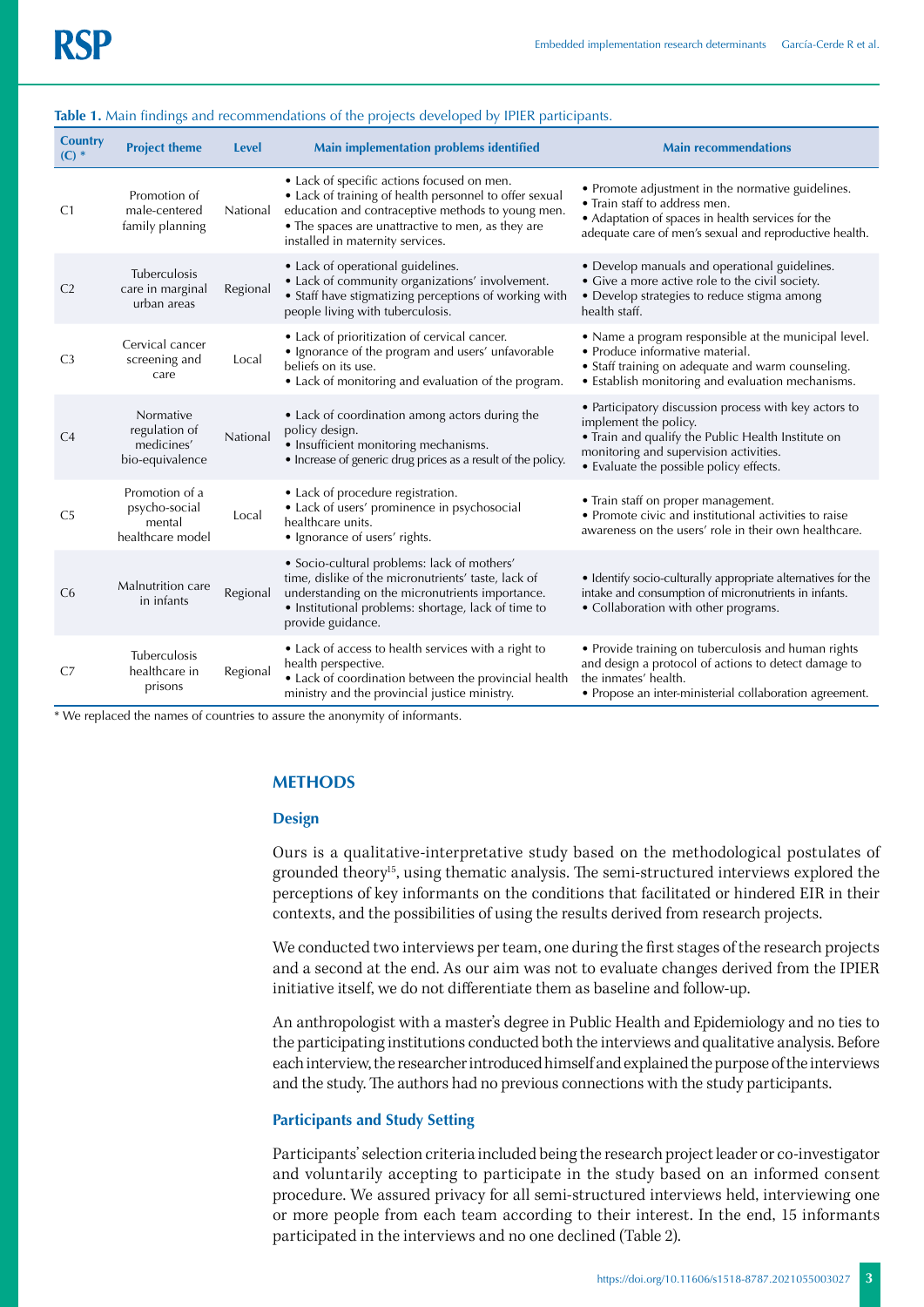### **Table 2.** Characteristics of study participants ( $n = 15$ ).

| <b>Participant</b> | <b>Gender</b><br>(F/M) | <b>Country</b><br>identifier | <b>Interview</b><br>$(1^{st}/2^{nd})$ | <b>Type of Institution</b>    | Role in the Research Team (PI /CI)      | <b>Bachelor education</b> |
|--------------------|------------------------|------------------------------|---------------------------------------|-------------------------------|-----------------------------------------|---------------------------|
| A                  | Female                 | C <sub>7</sub>               | 1 <sup>st</sup>                       | Public Management             | Principal Investigator / Decision Maker | Medicine                  |
| B                  | Female                 | C <sub>7</sub>               | 2 <sup>nd</sup>                       | Independent Consultant        | Co – Investigator / Researcher          | <b>Political Sciences</b> |
| C                  | Female                 | C <sub>6</sub>               | $1st$ & $2nd$                         | <b>Public Health Services</b> | Principal Investigator / Researcher     | Medicine                  |
| D                  | Male                   | C <sub>5</sub>               | $1st$ & $2nd$                         | Academic Institution          | Principal Investigator / Decision Maker | Psychology                |
| E                  | Female                 | C <sub>5</sub>               | $1st$ & $2nd$                         | Academic Institution          | Co-investigator / Researcher            | Psychology                |
| F                  | Male                   | C <sub>4</sub>               | 1 <sup>st</sup>                       | Public Management             | Co-investigator / Researcher            | Industrial engineering    |
| G                  | Male                   | C <sub>4</sub>               | 2 <sup>nd</sup>                       | Independent Consultant        | Co-investigator / Researcher            | Anthropology              |
| H                  | Male                   | C <sub>3</sub>               | 1 <sup>st</sup>                       | <b>Public Health Services</b> | Co-investigator / Researcher            | Medicine                  |
|                    | Female                 | C <sub>3</sub>               | 2 <sup>nd</sup>                       | <b>Public Health Services</b> | Principal Investigator / Decision Maker | Bacteriology              |
| $\mathbf{I}$       | Female                 | C <sub>2</sub>               | $1st$ & $2nd$                         | Academic Institution          | Principal Investigator / Decision Maker | Psychology                |
| K                  | Female                 | C <sub>2</sub>               | $1st$ & $2nd$                         | Academic Institution          | Co-investigator / Researcher            | Medicine                  |
| L                  | Female                 | C <sub>1</sub>               | $1st$ & $2nd$                         | Public Management             | Principal Investigator / Decision Maker | Medicine                  |
| M                  | Female                 | C <sub>1</sub>               | 1 <sup>st</sup>                       | Academic Institution          | Co-investigator / Researcher            | Medicine                  |
| $\mathsf{N}$       | Female                 | C <sub>1</sub>               | 2 <sup>nd</sup>                       | Academic Institution          | Co-investigator / Researcher            | Sociology                 |
| $\circ$            | Female                 | C <sub>1</sub>               | 2 <sup>nd</sup>                       | Public Management             | Co-investigator / Researcher            | Medicine                  |

\* Only the characteristics of the people who participated in the interviews are presented, but each team consisted of more collaborators. The name of each participant's country was hidden to protect their anonymity. Identifications will be presented as follows: PA = participant A, F/M = Female, Male, C1 = Country 1, PI/CI = Principal Investigator, Co-Investigator, Bachelor education.

#### **Data Collection**

Interviews took place between October 2016 and November 2017, during and after research activities. We conducted a total of 14 semi-structured interviews in Spanish<sup>a</sup>, two for each team, following two interview guides (Appendix 1). The first interview took place while the participants were finishing their protocol or starting fieldwork; the second, when they were writing their final report. According to what each team considered appropriate, the same or different people participated in the first and second interviews. During on average one hour, all interviews were audio recorded and transcribed with the informants' agreement. At the end of each interview, the researcher wrote analysis notes.

#### **Data Analysis**

We performed a thematic analysis<sup>16</sup> based on grounded theory principles to process the narratives with axial coding<sup>15</sup>, using Atlas-ti<sup>®</sup> 7.5.7 software. After interviewing the participants and codifying the transcriptions, both done by the same researcher, we performed an interpretative triangulation with other researchers reviewing the testimonies.

We decided to use an a priori "self-selected" sample to draw lessons to improve the development of initiatives such as iPIER and to provide further evidence on EIR usefulness. We thus observe that the identified theoretical saturation and explanatory density<sup>17</sup> refer mainly to the specific contexts analyzed. We selected testimonies that best illustrate the actors' different perceptions on the determining conditions to perform EIR. Each testimony received an identifier to help read and interpret them. The countries and informants' names were anonymized, keeping only those characteristics relevant for data interpretation. All testimonies presented here were translated into English from the Spanish transcripts.

We developed 36 codes for analysis and selected six main themes related to the categories of outer and inner settings of the CFIR (Appendix 2)<sup>14</sup>, also considered in the interview guide. We included other subthemes that emerged during data analysis and provided explanatory density.

### **Ethical Considerations**

The research protocol was approved by the Research Ethics Committee of the National Institute of Public Health of Mexico (CI-1454/02-2017). Each project principal investigator

<sup>a</sup> The Brazilian team, however, answered the questions, formulated in Spanish, in Portuguese. The answers were later transcribed and translated into Spanish.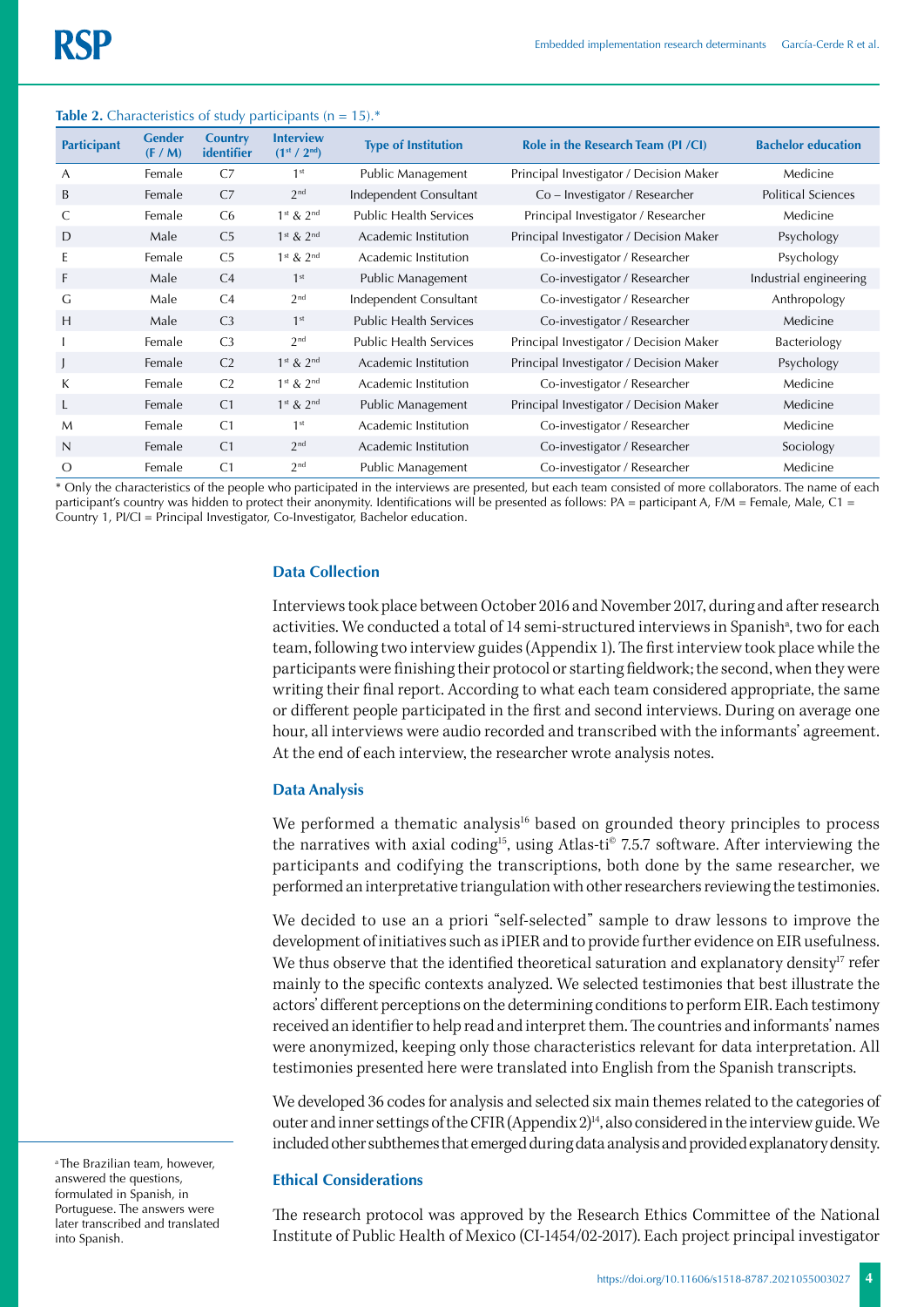received an informed consent form by email, signing and returning it. An oral informed consent was required before each interview.

#### **RESULTS**

Table 1 summarizes the main findings and recommendations of the seven projects, providing an overview of the health issues they addressed. The implementation problems identified and the recommendations suggested to solve them are consistent with the administrative level of the programs and policies analyzed; a relevant issue related to the feasibility of applying research results and recommendations.

The 15 iPIER initiative participants interviewed, 11 women and four men, were members of health public administration, health services or academic institutions. Interviewees included principal investigators, co-researchers and researchers participating in the research projects from various professional backgrounds: physicians, political sciences, psychology, industrial engineering, anthropology, bacteriology and sociology specialists (Table 2). Table 3 contains the description of the main themes and subthemes that emerged from the analysis, as well as all the related golden quotes.

#### *1. Methods development and application*

In general, all participating teams lacked clarity regarding health systems research and, to a greater extent, implementation research at the beginning of research activities. Although some teams included experienced researchers or had them as partners for this project, such professionals usually had an epidemiological research orientation, having difficulty in understanding and adopting a health systems and implementation research perspective (quote 1.1.1).

Participants recognized that both during the research design phase and its results use, one must identify an implementation problem that can be solved with the available resources. More comprehensive problems related to structural issues are usually beyond the institutional influence capabilities of those conducting this type of research (quote 1.2.1).

Different informants mentioned that answering the research questions usually requires using qualitative research methods to reach the depth that will allow providing the correct answers and achieving the objectives (quote 1.3.1). And this is because EIR quite often requires direct consultation with program implementers to consider their experience (quote 1.4.1).

Similarly, several participants mentioned that it is equally important to gather the point of view of health service users to discover social and cultural factors that can affect the implementation of programs and policies (quote 1.5.1).

#### *2. Timeline and human resources availability*

Despite one of the main conditions of the EIR being that it must be led by implementers themselves, due to the heavy workload that implementation imposes on decision makers and frontline staff, participants recognized the need to outsource professional researchers to carry out some research activities (quote 2.1.1).

Likewise, considering these activities would be added to their regular tasks, interviewees recognized the need to generate a key motivation for the research and its results among the personnel participating in EIR projects (quote 2.2.1).

Several participants mentioned that the research team profile is a relevant issue, since its members need to know not only how the program or policy is implemented, but also how to do research (quote 2.3.1). In this sense, the inclusion of high-level decision makers in the research team appeared as strategic to facilitate fieldwork (quote 2.3.2).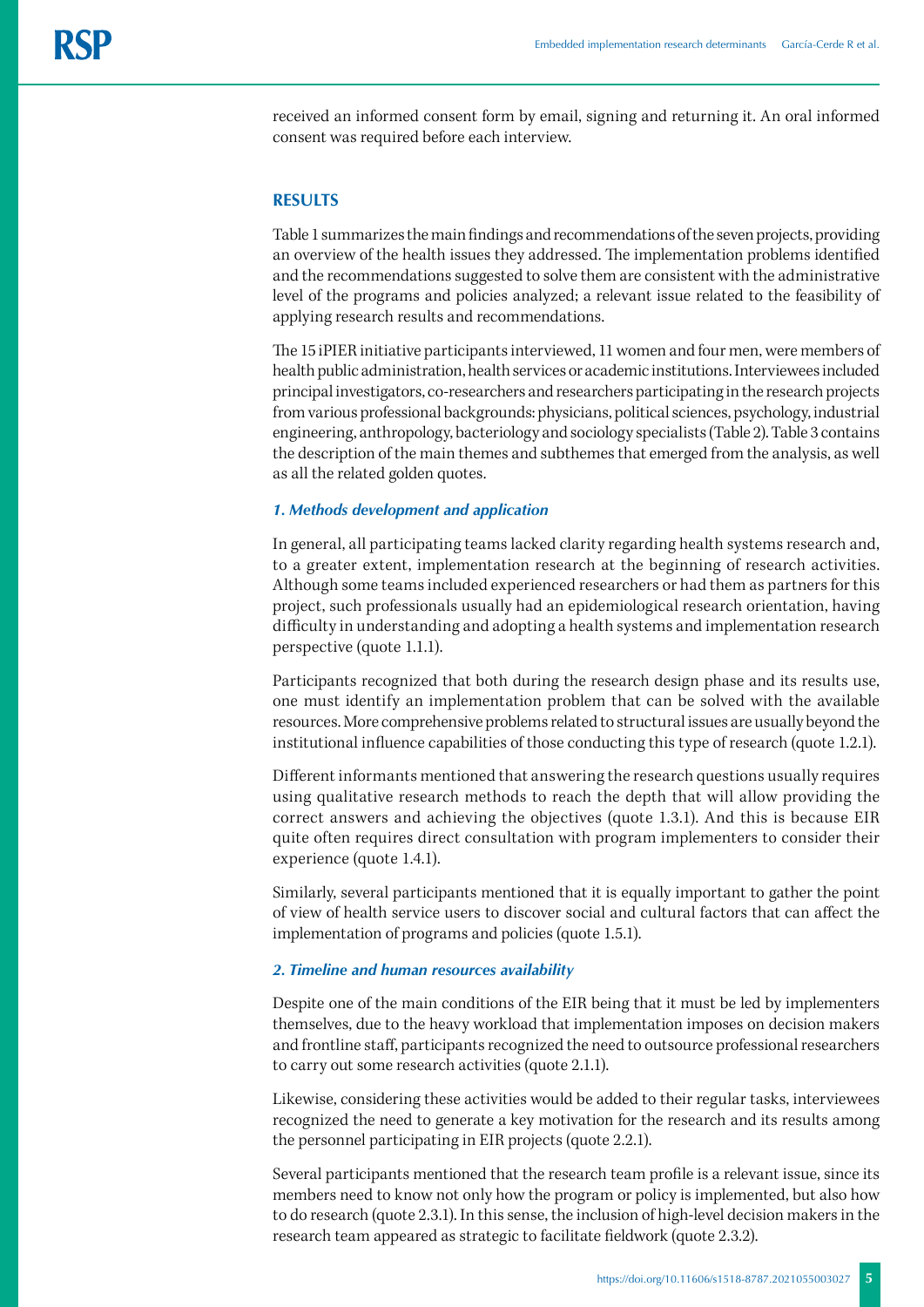|              |                                                    |     | <b>have 3.</b> major themes and subthemes with corresponding quotes.                                                                                     |       |                                                                                                                                                                                                                                                                                                                                                                                                                                                                                                                                                                                                                                                                |
|--------------|----------------------------------------------------|-----|----------------------------------------------------------------------------------------------------------------------------------------------------------|-------|----------------------------------------------------------------------------------------------------------------------------------------------------------------------------------------------------------------------------------------------------------------------------------------------------------------------------------------------------------------------------------------------------------------------------------------------------------------------------------------------------------------------------------------------------------------------------------------------------------------------------------------------------------------|
|              | <b>Major themes</b>                                |     | <b>Subthemes</b>                                                                                                                                         |       | Golden quotes*                                                                                                                                                                                                                                                                                                                                                                                                                                                                                                                                                                                                                                                 |
| $\mathbf{1}$ | Methods<br>development<br>and<br>application       | 1.1 | Before participating in the<br>iPIER initiative, teams had no<br>knowledge about EIR.                                                                    | 1.1.1 | The first thing [we have gained] is being familiar with this Implementation Research<br>theme, because none of us had any knowledge about it or knew this existed or what<br>it is about. In a way, understanding it is a competence we have gained. PI, C4, $2^{\circ}$ , M,<br>CI, Medicine                                                                                                                                                                                                                                                                                                                                                                  |
|              |                                                    | 1.2 | It is necessary to identify a<br>research problem for which<br>changes are feasible.                                                                     | 1.2.1 | It is important to identify a problem that can be solved, which cannot be a structural<br>problem, because, obviously, a structural problem cannot be solved with an<br>implementation research (). So, to identify the problem is also very important for<br>this kind of research. (PC, C6, $1^{\circ}$ & $2^{\circ}$ , F, PI, Medicine)                                                                                                                                                                                                                                                                                                                     |
|              |                                                    | 1.3 | The use of qualitative<br>methodology is needed to<br>reach deep understanding.                                                                          | 1.3.1 | () Qualitative research strengthens research () In P3, health issues are<br>presented, at least in the media, in quantitative terms, which somehow makes data<br>presentation a bit dark () Those complexities of the health world that are often not<br>only explained with the analysis framework, but also using context and qualitative<br>elements. (PG, C4, 2°, M, CI, Anthropology)                                                                                                                                                                                                                                                                     |
|              |                                                    | 1.4 | It is necessary to consult<br>implementers and health staff<br>in the health policies, programs<br>and services.                                         | 1.4.1 | These people (implementers and health staff), as it is quite often, are for the first time<br>consulted in an interview $()$ it is not only that someone asks them, but that they<br>can participate and express their point of view I mean, I find the methodology<br>interesting () And if it is not done with the actors of implementation, it is quite<br>difficult to think that you can do something (PB, C7, 2°, F, CI, Political Sciences)                                                                                                                                                                                                             |
|              |                                                    | 1.5 | It is also important to consult<br>the users of programs and<br>services to inform about social<br>and cultural factors affecting<br>the implementation. | 1.5.1 | Pictures and videos of the nutritional sparks [Chispitas nutricionales] used to say:<br>"Give it in a banana to the child," but unfortunately in El Alto people don't eat<br>bananas, mothers don't want to give bananas to their children because they believe<br>this will cause caries in their teeth, so they don't give them bananas. Now they ask<br>themselves, "With what should I give (the nutritional sparks) to them?" One mother<br>told us: "I didn't give them to my child because the doctor said I should give them<br>with banana, so I didn't give the sparks to him". For me, these things are important.<br>(PC, C6, 2°, F, PI, Medicine) |
| 2            | Timeline<br>and human<br>resources<br>availability | 2.1 | EIR sometimes involves<br>outsourcing researchers due to<br>the implementers" workload.                                                                  | 2.1.1 | It is very difficult to find a research team in a ministry. Usually, you find them in<br>academia or, if you do find researchers, they are very busy working in administration<br>activities, so it is not easy to find researchers doing qualitative research () basically,<br>implementation processes need a lot of qualitative research, because of in depth<br>interviews, focal groups or the methodology that is necessary to discover barriers and<br>the such Therefore, you can outsource that. (PA, C7, $1^{\circ}$ , F, PI, Medicine)                                                                                                              |
|              |                                                    | 2.2 | It is also necessary to generate<br>motivation in the health staff<br>collaborating in the research<br>project.                                          | 2.2.1 | To do the interviews, one must have time and needs to work after his or her working<br>Schedule and sometimes the personnel is exhausted and have many patients ()<br>they have to fill in a bunch of papers for the health insurance, besides the clinical file.<br>() So, we have to find the time to do the research. You need to be very motivated.<br>You need a lot of motivation. (PC, C6, $1^{\circ}$ , F, PI, Medicine)                                                                                                                                                                                                                               |
|              |                                                    | 2.3 | A strategic element to develop<br>EIR is the profile of who performs<br>it as well as the implementers'<br>involvement.                                  | 2.3.1 | The decision maker's profile is essential, if (you choose) the basic personnel profile,<br>one that has never made any research, the person will not be interested this is<br>the first thing () A decision maker or an administrator who is not interested by<br>academia [will complicate the research]. (PI, C3, 2°, F, CI, Medicine)                                                                                                                                                                                                                                                                                                                       |
|              |                                                    |     |                                                                                                                                                          | 2.3.2 | The participation of the [regional decision maker] was very important, this gave us<br>access to the health services () If the person in charge participates and facilitates<br>things, this is very important, because [health personnel] usually don't like to give<br>information. This is why we consider their participation as a priority, because, besides<br>that, the results of this research can be applied. (PK, C2, $1^{\circ}$ & $2^{\circ}$ , F, Cl, Medicine)                                                                                                                                                                                  |
| 3            | Financial and 3.1<br>budgetary<br>conditions       |     | The funding allocated to EIR<br>constitutes a basic condition<br>for developing it.                                                                      | 3.1.1 | To say the truth, even though budgets include research, it is very difficult to have<br>access to these resources (PO, C1, $2^{\circ}$ , F, Cl, Medicine)                                                                                                                                                                                                                                                                                                                                                                                                                                                                                                      |
|              |                                                    |     |                                                                                                                                                          | 3.1.2 | I think that this kind of implementation research is very feasible, because I think that the<br>reason why not more of it is done is the lack of financial resources, but the authorities<br>have shown good disposition and interest in it. (PN, C1, 2°, F, CO, Sociology)                                                                                                                                                                                                                                                                                                                                                                                    |
|              |                                                    |     |                                                                                                                                                          | 3.1.3 | We currently have the financial support of PAHO, so, to do research you need a<br>whole team, so we only have a very small amount to do research, which is not<br>enough to hire this kind of experts, because you need experts In some way, this<br>would be one of our limitations. (PI, C3, 2°, F, CI, Medicine)                                                                                                                                                                                                                                                                                                                                            |
| 4            | Institutional<br>dynamics<br>and<br>organization   | 4.1 | Some institutions have<br>regulatory limitations to<br>conduct research.                                                                                 | 4.1.1 | The Health Ministry does no research, the ministry finances research, this is an<br>important point. XYZ is essentially a research institution; an important proportion of<br>the research that the Ministry is interested in, is contracted with us. The ministry asks<br>XYZ to do it. However, the Ministry, itself, does no research; it contracts partners to<br>do it. (PE, C5, 2°, F, CI, Psychology)                                                                                                                                                                                                                                                   |
|              |                                                    | 4.2 | The instability of decision<br>makers brings uncertainty,<br>due to the lack of<br>institutionalization of health<br>policies and programs.              | 4.2.1 | Unfortunately, in our country political will is too linked to the person holding a post.<br>So, those who are currently responsible at the Public Health Ministry do have the<br>political will related to the execution of this kind of logic in decision making. We<br>cannot guarantee that if the people who are responsible for the process (change)<br>this will continue to have the same acceptability. We, as a country, have certain<br>limitations in our institutions that is hard to admit. (PM, $C1$ , $1^{\circ}$ , F, Cl, Medicine)                                                                                                            |

# **Table 3.** Major themes and subthemes with corresponding quotes.

(Continue)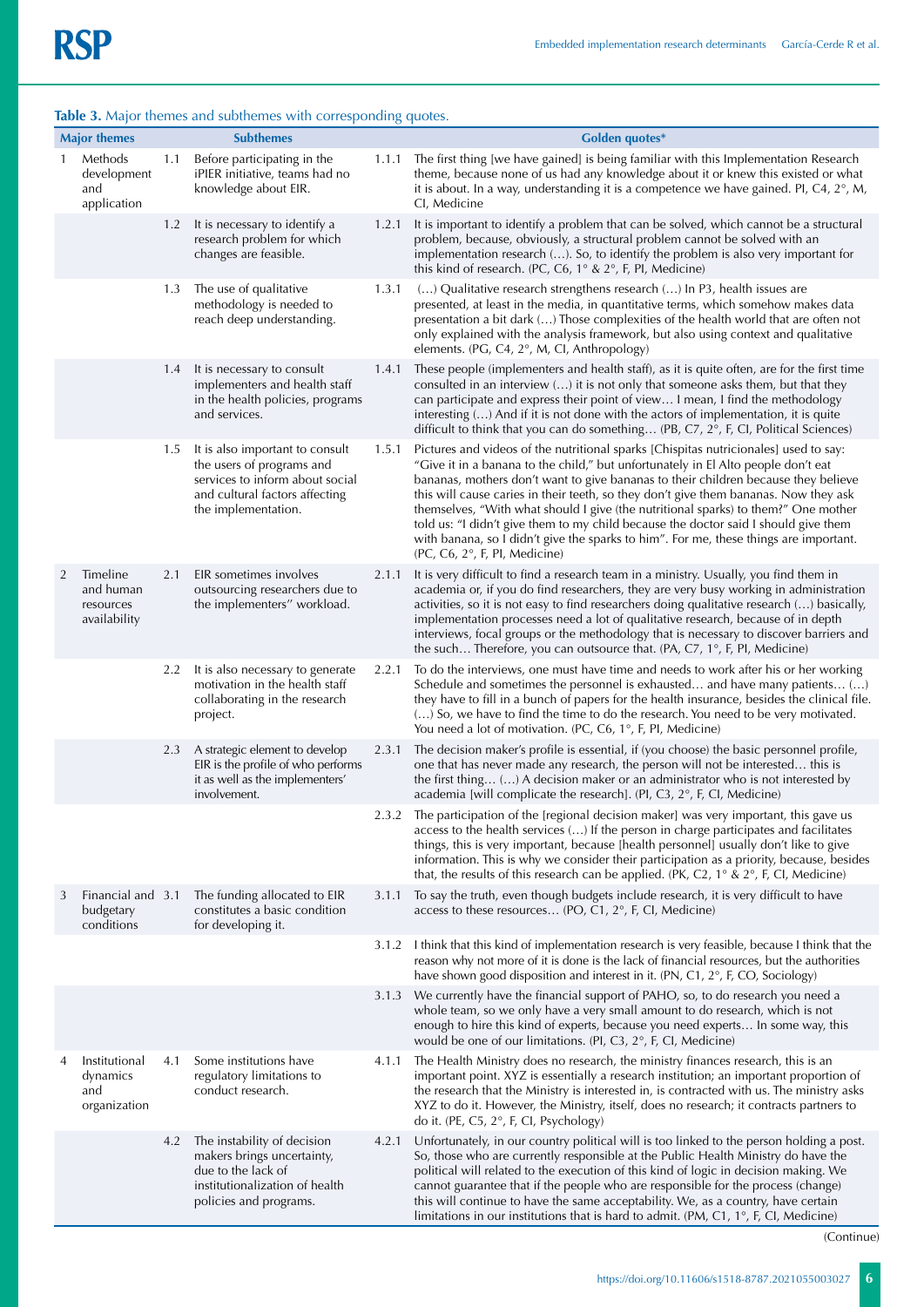| <b>Major themes</b><br><b>Subthemes</b> |                                                    |     | <b>Golden quotes*</b>                                                                                                                                                 |       |                                                                                                                                                                                                                                                                                                                                                                                                                                                                                                                                                                                                                                                                                                                    |
|-----------------------------------------|----------------------------------------------------|-----|-----------------------------------------------------------------------------------------------------------------------------------------------------------------------|-------|--------------------------------------------------------------------------------------------------------------------------------------------------------------------------------------------------------------------------------------------------------------------------------------------------------------------------------------------------------------------------------------------------------------------------------------------------------------------------------------------------------------------------------------------------------------------------------------------------------------------------------------------------------------------------------------------------------------------|
|                                         |                                                    |     |                                                                                                                                                                       | 4.2.2 | In (C4) we are very radical, there is no continuity in public policies But, as I told<br>you, if the political coalition that I think will win does win, they are going to put a lot<br>of attention to this [medical drugs] policy according to their perspective and interests.<br>$(PG, C4, 2^{\circ}, M, Cl, Anthropology)$                                                                                                                                                                                                                                                                                                                                                                                    |
|                                         |                                                    |     |                                                                                                                                                                       | 4.2.3 | The discontinuity of public officials who were acquainted with a line of action can<br>have consequences. (PB, C7, 2°, F, CI, Political Sciences)                                                                                                                                                                                                                                                                                                                                                                                                                                                                                                                                                                  |
|                                         |                                                    | 4.3 | Decision makers fear<br>highlighting what doesn't work<br>in their health programs or<br>policies as well as the possibility<br>of generating critical evidence.      | 4.3.1 | National politics () are very important regarding this, when we have a very limiting<br>government, we can have problems () There have been times in the country when<br>programs were personalized, the person in charge was the owner, the god, and<br>nobody could investigate him and say that things were not working, but this is not the<br>case now, I think we are well. (PK, C2, $1^{\circ}$ , F, CI, Medicine)                                                                                                                                                                                                                                                                                          |
|                                         |                                                    |     |                                                                                                                                                                       | 4.3.2 | [There is the need] to undo the idea that behind this they are a sanction, because if<br>there is a sanction it must go through the right channels, it has nothing to do with any<br>health research. (PB, C7, 2°, F, CI, Political Sciences)                                                                                                                                                                                                                                                                                                                                                                                                                                                                      |
|                                         |                                                    |     |                                                                                                                                                                       | 4.3.3 | We also work with a very critical perspective of the freedom that a studies or research center<br>gives us It is different from a government institution (PG, C4, $2^{\circ}$ , M, CI, Anthropology)                                                                                                                                                                                                                                                                                                                                                                                                                                                                                                               |
| 5                                       | Political<br>environment                           | 5.1 | Health issues are prioritized<br>according to political agendas and<br>how they are addressed depends<br>on the particular ideology of the<br>ruling political group. | 5.1.1 | It does depend on political will () Nevertheless, now it is different. As I was telling<br>you, the ministry belongs to the party holding power, but the municipality and the<br>regional government are in the opposition but are eager about it, because this an<br>issue of interest, it is an issue related to the interest in the health of the population.<br>(PC, C6, 1°, F, PI, Medicine)                                                                                                                                                                                                                                                                                                                  |
|                                         |                                                    |     |                                                                                                                                                                       | 5.1.2 | I think that first, if one puts in the agenda that the imprisoned population has the<br>right to access healthcare, I think this is new vision, yes? () What one finds here is<br>the result of years of policies of not putting in the agenda, maybe, not health, but<br>the penitentiary services of the province of XYZ, and this leads to a degradation in<br>all senses () In my opinion, this has to do with a previous value consideration in<br>relation to public policy that has been there for years $()$ I believe this is a policies<br>prioritization and to put the necessary funding and to work with a true sense of rights.<br>(PB, C7, 2°, F, CI, Political Sciences)                           |
|                                         |                                                    |     |                                                                                                                                                                       | 5.1.3 | I believe that today, with the vision of the new coordinator, processes are being<br>dismantled because she has a political mandate () If one of the leading lines of<br>iPIER is the participation of health leaders, of the heads of health services, decision<br>makers, I think that now the execution of this methodology (EIR)  I'm being sincere,<br>may be difficult (PD, C5, $1^\circ$ & $2^\circ$ , M, PI, Psychology)                                                                                                                                                                                                                                                                                   |
| 6                                       | Perception<br>on the use<br>of research<br>results | 6.1 | Use of EIR results.                                                                                                                                                   | 6.1.1 | In the municipalities they do very little on health issues, they do very little while they<br>could be taking a more important role in prevention and search for a solution () This<br>is going to be a good tool at the national level that will help the local and regional<br>authorities to act. (PK, C2, 2°, F, Cl, Medicine)                                                                                                                                                                                                                                                                                                                                                                                 |
|                                         |                                                    |     |                                                                                                                                                                       | 6.1.2 | I believe that [with our research] the process [of the elaboration of a drug<br>bioequivalence policy] will become visible since it worked, as little as it worked, but<br>it did work and I think that we will also generate inputs for more critical references<br>for these processes so they can follow-up and monitor future policies in the domain<br>that we have evaluated. (PG, C4, 2°, M, CI, Anthropology)                                                                                                                                                                                                                                                                                              |
|                                         |                                                    |     |                                                                                                                                                                       | 6.1.3 | It is very possible that the results be applied, the health system is strengthening<br>its steering system, so this kind of research is timely and pertinent in fact, the<br>Health Ministry is currently in the process of clinical practice guides and protocols<br>development. (PO, C1, 2°, F, CI, Medicine)                                                                                                                                                                                                                                                                                                                                                                                                   |
|                                         |                                                    | 6.2 | Different strategies to apply EIR<br>results.                                                                                                                         | 6.2.1 | We are still working in the second phase of the project, which consists of the<br>establishment of a deliberative dialogue among social actors that really are<br>responsible of the implementation of the TB prevention, treatment and control policy<br>in the prisons of (our)the province (PB, C7, 2°, F, CI, Political Sciences)                                                                                                                                                                                                                                                                                                                                                                              |
|                                         |                                                    |     |                                                                                                                                                                       | 6.2.2 | I think that the results will help, but we have to present them in different decision-<br>making levels, for instance, at the different health centers, this is super important $(\ldots)$<br>and to the regional authorities of the programs. (PC, C6, $2^{\circ}$ , F, PI, Medicine)                                                                                                                                                                                                                                                                                                                                                                                                                             |
|                                         |                                                    |     |                                                                                                                                                                       | 6.2.3 | I have an advantage, because I will directly apply the findings that we have and the<br>recommendations in my institution, this is the advantage, because I am the decisions<br>maker, so I can already implement them. To implement it in the other [institutions of<br>the city of XYZ], well I think it is necessary to sensitize the secretary of health in order<br>to scale-up our strategy in other centers. (PI, C3, 2°, F, CI, Medicine)                                                                                                                                                                                                                                                                  |
|                                         |                                                    | 6.3 | It is necessary to involve actors<br>from different social sectors<br>to generate changes in health<br>programs and policies.                                         | 6.3.1 | I believe that there is a lot of space to generate a link with certain sector of the<br>[national] private sector in which certain general criteria can be deepened to face<br>the most important economic power, which is represented by the international<br>pharmaceutical industry that functioned as important social actors in the development<br>of this policy (). There are people in technical instances, people in the civil society,<br>the medical and the chemical and pharmaceutical academies who are most critical<br>about these processes. They are going to have close information of our analysis that<br>will help to follow-up future processes. $(PG, CA, 2^{\circ}, M, CI, Anthropology)$ |

\* The testimony identifier was built as follows: PA = participant A, F/M = Female, Male, C1 = Country 1, PI/CI = Principal Investigator, Co-Investigator, Bachelor education.

XYZ: the names of the institutions and cities have been omitted in order to assure anonymity.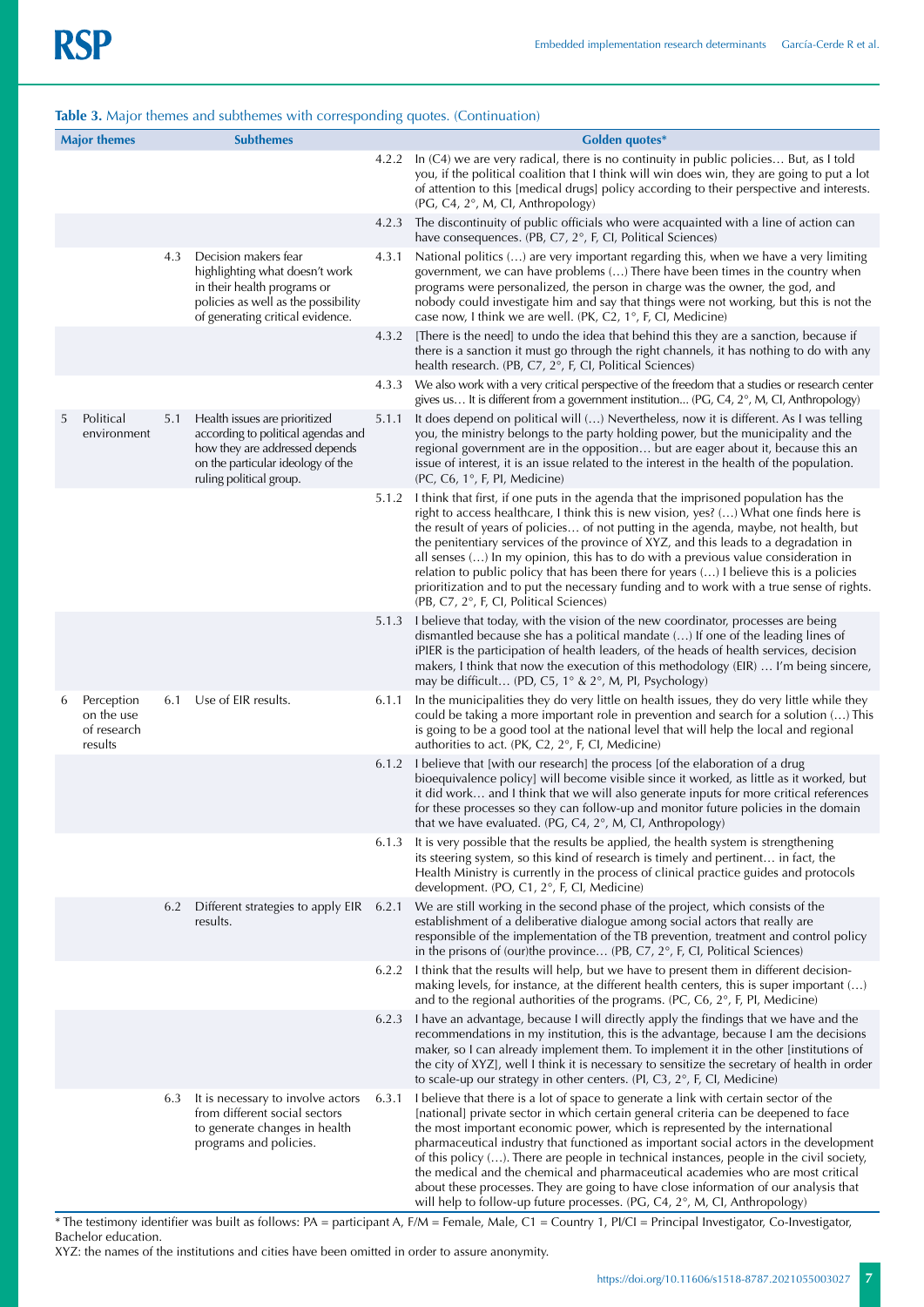# *3. Financial and budgetary conditions*

Although iPIER teams received financial support to conduct their research projects, participants noted that the availability of financial resources is essential to conduct EIR (quote 3.1.1 & 3.1.2). The lack of resources allocated or earmarked for research, especially EIR, limits decision-makers' and implementers' capabilities to perform it, mainly because of the implicit workload in their roles and the lack of resources in their institutions (quote 3.1.3).

# *4. Institutional dynamics and organization*

Participants recognize that, in certain circumstances, there are regulatory limitations to conducting research within government offices linked to program implementation. In such cases, the project outsourced research activities to academic institutions (quote 4.1.1).

According to the interviewees, the instability of some high-level decision makers' positions is a contributing factor to the lack of institutionalization of certain health policies and programs and also affects EIR (quote 4.2.1, 4.2.2 & 4.2.3).

One aspect of the inner setting related to CFIR's implementation climate category is the belief that EIR could arouse suspicion among decision makers about their responsibility in implementing the program, as EIR could produce critical evidence on what is not working and, eventually, produce negative consequences for them. Ultimately, these situations may hinder the programs and EIR (quote 4.3.1, 4.3.2 & 4.3.3).

# *5. Political environment*

Despite the relevance that EIR has at the national level when backed by international technical and financial support, according to some interviewees, the inclusion of certain health issues on the political agenda is a key aspect for improving policies and programs that can determine the possibilities of conducting EIR. In a way, health issues are prioritized according to their visibility to decision makers (quote 5.1.1).

But how one addresses a health issue (even the decision to address it) depends on the political perspective of the group in power (quote 5.1.2).

Sometimes research has to be reallocated due to the arrival of high-level decision makers with particular views on what health issues should be addressed and how (quote 5.1.3). These situations directly impact the possibility of conducting EIR and also determine being able to introduce changes in the programs based on research results.

## *6. Perception on the use of research results*

Participants noted that EIR results can be used in different ways:

- a. As evidence to generate changes in the actions of program implementers (quote 6.1.1).
- b. As a contribution to different sectors of society lobbying for better public policies and generation of policy options (quote 6.1.2).
- c. As a useful tool to develop or improve healthcare guides and protocols (quote 6.1.3).

In this sense, interviewees mentioned different strategies that allow using EIR results to promote changes in the policies and programs studied, for example:

- a. Conduct deliberative dialogues with implementers (quote 6.2.1).
- b. Disseminate results at different decision-making levels (quote 6.2.2).
- c. Raise awareness among high-level decision makers on the relevance of the results (quote 6.2.3).

Finally, to create changes in health policies and programs based on EIR results, participants remarked the need to involve different social actors (quote 6.3.1).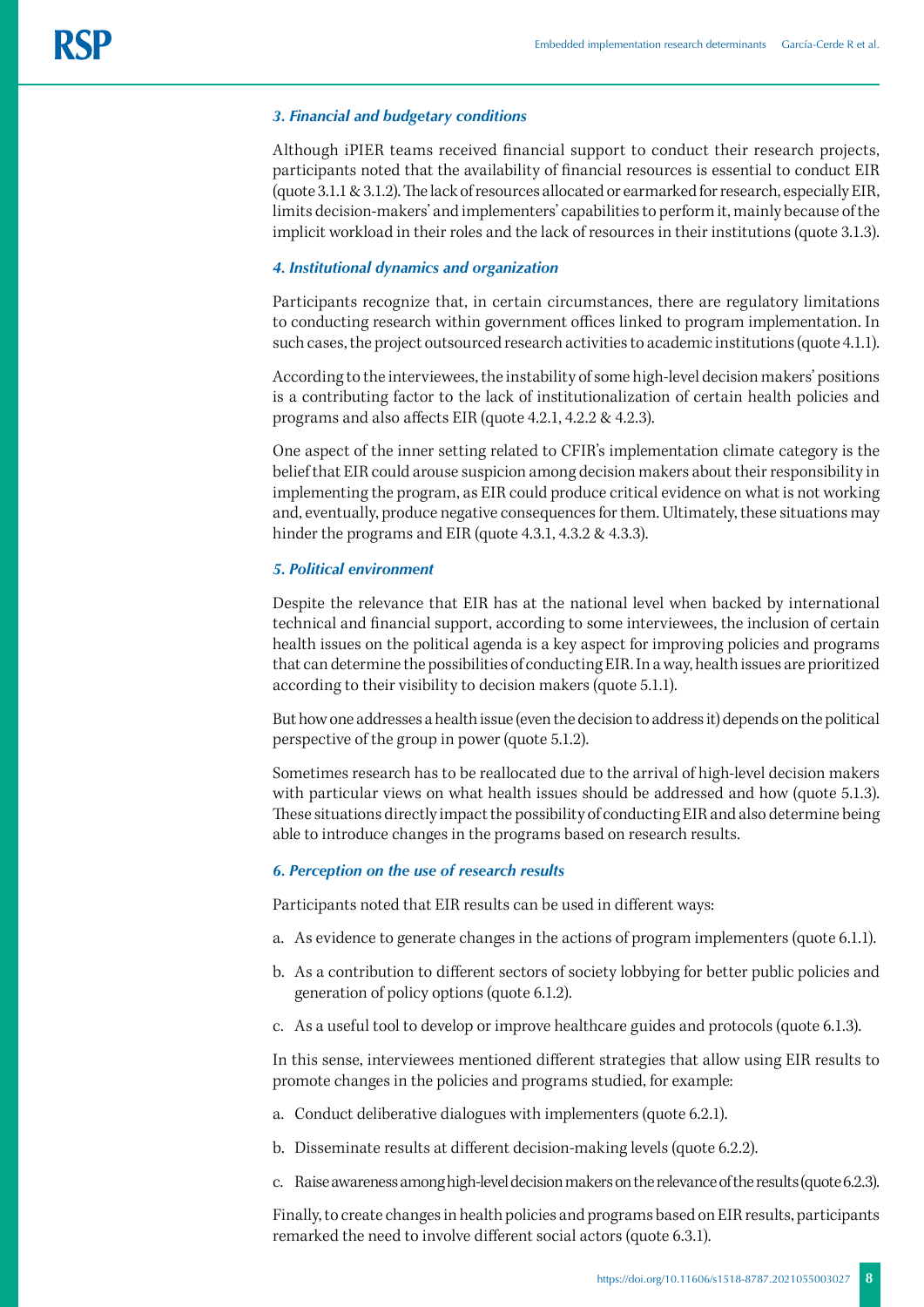# **DISCUSSION**

Our study points to different factors that can either facilitate or hinder EIR performance and the eventual use of its results to improve health policies, programs and services, mainly in the context of Latin America and the Caribbean. Focusing on the results of the 2016 IPIER initiative, this study first contrasts its findings with the published materials on the 2014 initiative, searching for new lessons. In general, one of the main barriers for conducting EIR is the lack of certain research capabilities among implementers. According to the EIR approach, these actors should lead the research efforts, emphasizing their prominence and collaboration with the professional researchers supporting them. This finding is consistent with the published literature<sup>12</sup> and directly affects the development of research projects.

While the EIR approach contributes to improving decision-makers' research capabilities, the goal is not to train them as researchers, but to improve their understanding of the usefulness of research evidence in improving health system performance<sup>12</sup>. Realizing the value of the EIR helps generate a sense of ownership of its results and implementers can identify them as a product of their own efforts<sup>6,12,18</sup>. This may even reduce the need for knowledge translation and promote immediate improvement of health policies and programs<sup>12,19,20</sup>.

Different participants agreed on the great advantage that having a high-level decision makers in the research team brings, echoing previous evidence in this regard<sup>12,19,21,22</sup>. Their administration skills facilitates executing EIR as well as the immediate or later use of results<sup>12</sup>. Although they usually represent a strategic force, under certain circumstances their participation can also become an obstacle. Among the most relevant are the great mobility of their posts (also causing the lack of program continuity), their heavy workload, and, eventually, their limited research capacity and experience<sup>12</sup>. Sometimes, these limitations were resolved by including professional researchers as close collaborators of the teams and, mainly, of the decision-makers.

When regulations prevented institutions from conducting research, direct relations with academic institutions and the outsourcing of professional researchers allowed to conduct the EIR projects. But with such research experts always working under the implementers' leadership.

Although the projects in this study received financial support, interviewees repeatedly remarked the lack of resources to do research as a major limitation for the development and continuity of EIR in LAC<sup>5</sup>. .

Participants highlighted political events as important phenomena that affect the health system and, consequently, the conditions in which EIR is developed. The 2014 iPIER participants also faced similar situations $23,24$ . Such events are also related to the place health issues occupy in the political agendas and how they are prioritized in economic terms and in the media25. Similarly, the political views of some groups can influence not only how health issues are addressed, but even if they are addressed at all. The particular interests of social actors with economic power can also limit the possibilities to conduct EIR and use its results.

As such, the willingness to change and different political views and positions at the highest government levels or "political will," as some informants describe it, can hamper implementers' efforts to improve health programs. But as we identified in several testimonies, possibilities for using EIR results are related to what  $Reich<sup>26</sup>$  describes as political feasibility. Social actors with enough power and capacity (civil society organizations, health professional associations, organized health services users, academic institutions or private entrepreneurs) can outweigh the opposition to address certain issues. Thus, most participating teams considered the advantages of including such actors to support the use of EIR results, as was successfully done by the 2014 IPIER teams<sup>19,27,28</sup>.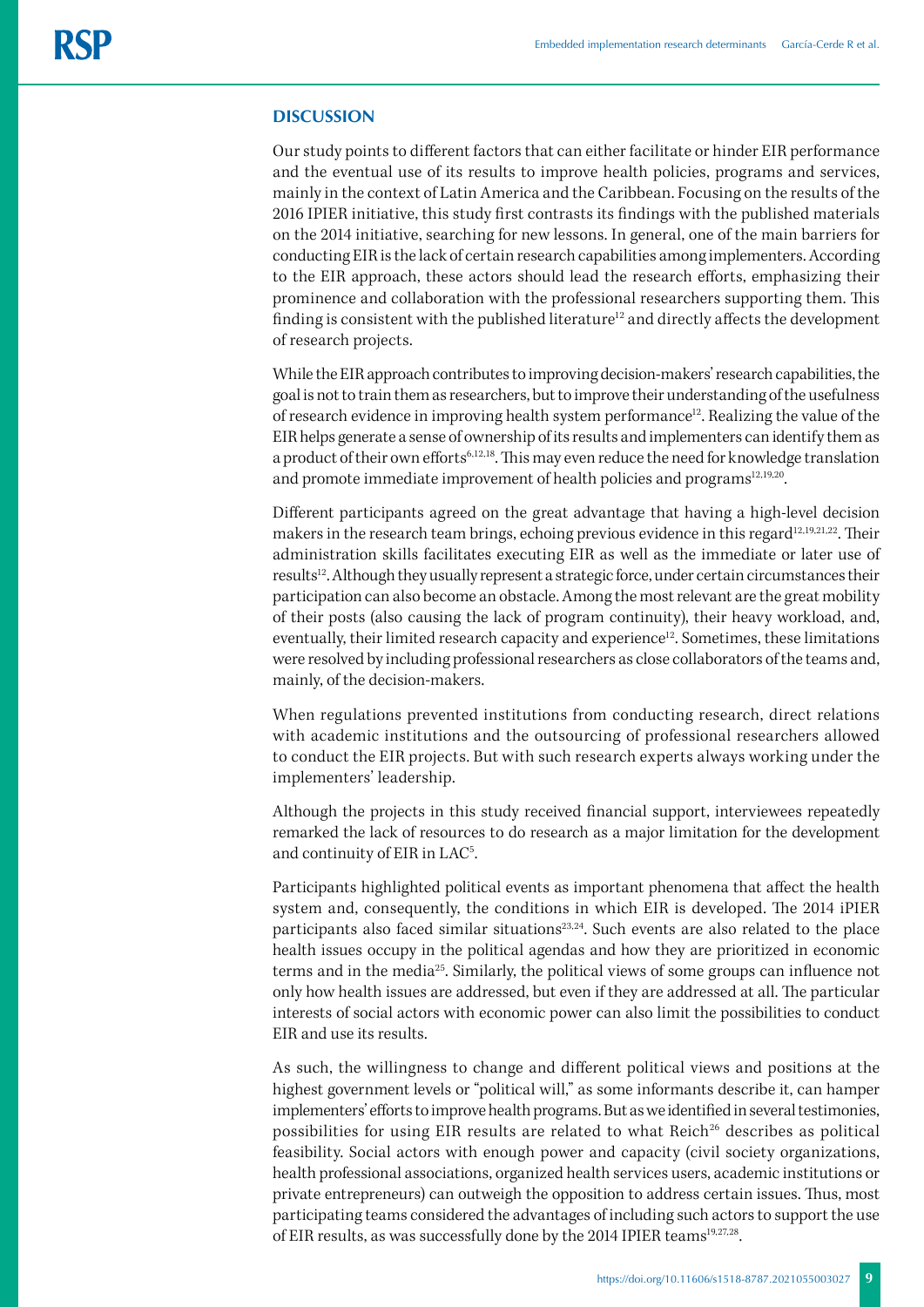On other occasions, decision makers and health professionals are unwilling to collect information that may highlight deficiencies in the programs they operate<sup>12,20,29</sup>. This is certainly one of the many reasons why professional research is still very important and needs to be fostered within the academic domains where it is normally developed. External and independent research is the basis for objective assessments that cannot be addressed from the perspective of decision makers who have to provide quick and efficient answers to pressing issues.

Our study shows that the resources and support provided by the iPIER initiative were important facilitators of the EIR process. The initiative funded a neglected area of health research (implementation research) for which the participation of health staff is a crucial element<sup>9</sup>. And the technical advice and guidance it offered was based on an iterative and ongoing approach to capacity building, which helped decision makers and their teams develop a broader health system perspective, often absent in their backgrounds.

Another relevant issue is that while EIR aims to identify contextualized solutions to local implementation problems, it also allows to identify systemic health system dysfunctions that can be addressed by interventions at this higher and broader level. This points to a clear tension over smaller and easier to apply improvements in implementation (quick wins) versus longer-term changes in health system performance that are usually beyond the scope and responsibility of program managers.

Even if EIR aims to find solutions for implementation problems from the implementers' point of view, the users' perspective on what works and what can be improved is a recurring theme raised by the interviewees, as in the 2014 IPIER initiative $24.25,27,28,30$ .

Strengthening the decision makers' and implementers' research capabilities increases the value and sense of ownership of EIR results among them, which can ensure greater and more direct use of scientific evidence to improve implementation and can shift the need for knowledge translation. EIR can be a good option to increase the relevance and impact of research. As it gains recognition, support and funding, more decision-makers will be willing to participate in this type of collaboration and apply research results to improve health system's performance.

Since no sufficient time has passed since the IPIER experience, the actual changes that could have been promoted by using the results of the implementation research conducted by the participating teams need further research, as is also true for the deepening of capacity building and policy collaboration to advance EIR.

In short, the timely application of certain strategies allows to overcome important barriers, make the most of facilitating factors and promote the use of results. Other challenges are beyond the influence of researchers, health professionals and even decision makers. But promoting and enabling the involvement of several social actors in research can be a powerful strategy in the hands of the health system itself.

## **REFERENCES**

- 1. Gagliardi AR, Kothari A, Graham ID. Research agenda for integrated knowledge translation (IKT) in healthcare: what we know and do not yet know. J Epidemiol Community Health. 2017;71(2):105-6.https://doi.org/10.1136/jech-2016-207743
- 2. Grimshaw JM, Eccles MP, Lavis JN, Hill SJ, Squires JE. Knowledge translation of research findings. Implement Sci. 2012;7(1):50. https://doi.org/10.1186/1748-5908-7-50
- 3. McKibbon KA, Lokker C, Keepanasseril A, Colquhoun H, Haynes RB, Wilczynski NL. WhatisKT wiki: A case study of a platform for knowledge translation terms and definitions - descriptive analysis. Implement Sci. 2013;8(1):13. https://doi.org/10.1186/1748-5908-8-13
- 4. Gagliardi AR, Fraser N, Wright FC, Lemieux-Charles L, Davis D. Fostering knowledge exchange between researchers and decision-makers: Exploring the effectiveness of a mixed-methods approach. Health Policy. 2008;86(1):53-63. https://doi.org/10.1016/j.healthpol.2007.09.002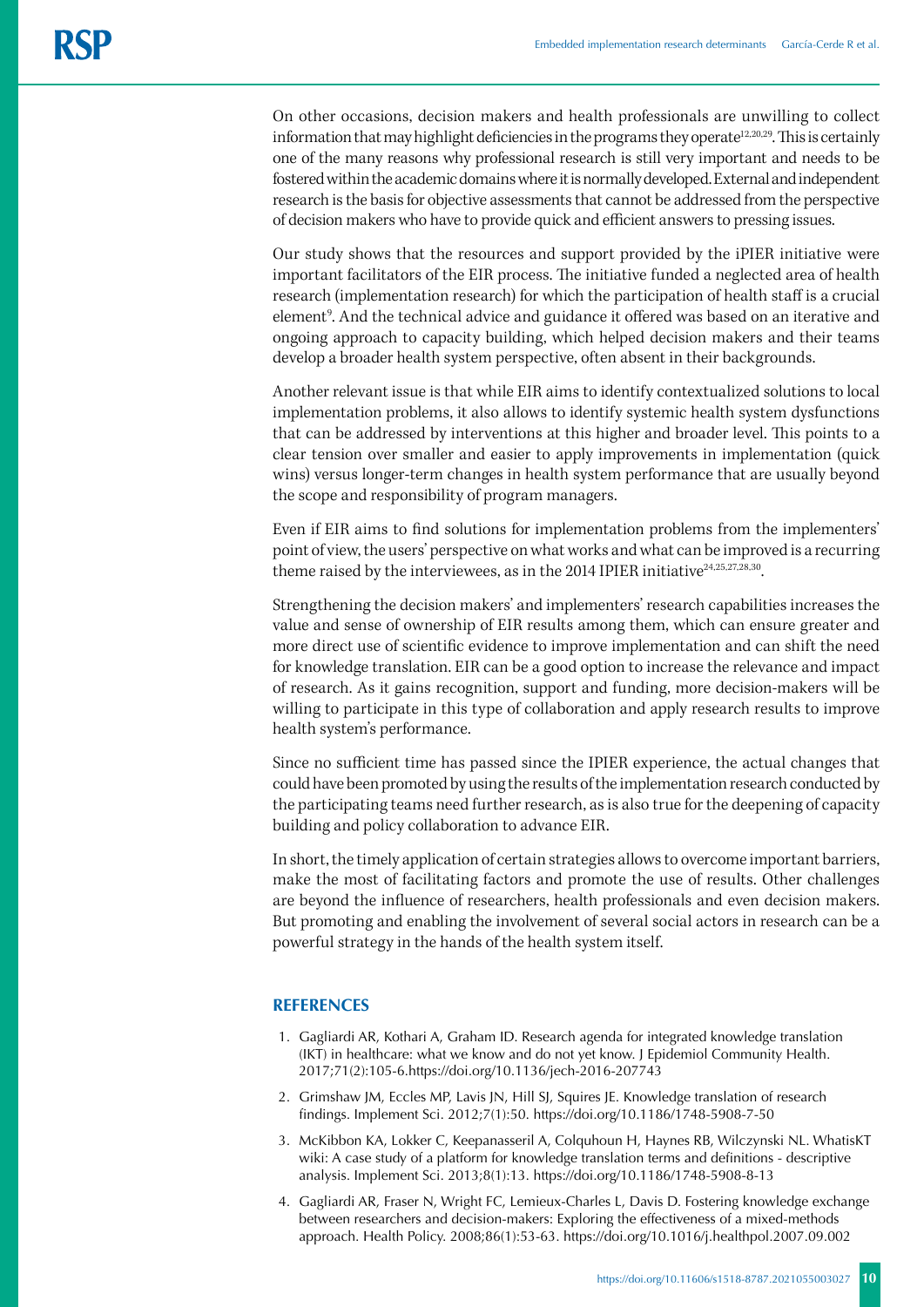- 5. Alonge O, Rodriguez DC, Brandes N, Geng E, Reveiz L, Peters DH. How is implementation research applied to advance health in low-income and middle-income countries. BMJ Glob Heal. 2019;4(2):e001257. https://doi.org/10.1136/bmjgh-2018-001257
- 6. Vindrola-Padros C, Pape T, Utley M, Fulop NJ. The role of embedded research in quality improvement: A narrative review. BMJ Qual Saf. 2017;26(1):70-80. https://doi.org/10.1136/bmjqs-2015-004877
- 7. World Health Organization. WHO strategy on health policy and systems research: Changing mindsets. Geneva: World Health Organisation, 2012. 48 p.
- 8. Churruca K, Ludlow K, Taylor N, Long JC, Best S, Braithwaite J. The time has come: Embedded implementation research for health care improvement. J Eval Clin Pract. 2019;25(3):373-80. https://doi.org/10.1111/jep.13100
- 9. Peters DH, Tran NT, Adam T. Implementation research in health: a practical guide. Geneva: World Health Organization, 2013. 69 p.
- 10. Fixsen D, Naoom S, Blasé K, Friedman R, Wallace F. Implementation Research: A Synthesis of the Literature. Tampa: University of South Floirda, Louis de la Parte Florida Mental Health Institute, 2005. 125 p.
- 11. Pan American Health Organization. IPIER (Improving Program Implementation through Embedded Research) [Internet]. Washington, D.C.: Pan American Health Organization, United Nations. Available from: https://www.paho.org/hq/index.php?option=com\_content&view=articl e&id=11604:improving-program-implementation-through-embedded-research-ipier-program&I temid=41011&lang=en
- 12. Tran N, Langlois E V, Reveiz L, Varallyay I, Elias V, Mancuso A, et al. Incorporación de las investigaciones para mejorar la ejecución de programas en América Latina y el Caribe. Rev Panam Salud Publica. 2017;41:75.
- 13. Langlois E V., Mancuso A, Elias V, Reveiz L. Embedding implementation research to enhance health policy and systems: a multi-country analysis from ten settings in Latin America and the Caribbean. Heal Res Policy Syst. 2019;17(1). https://doi.org/10.1186/s12961-019-0484-4
- 14. Damschroder LJ, Aron DC, Keith RE, Kirsh SR, Alexander JA, Lowery JC. Fostering implementation of health services research findings into practice: a consolidated framework for advancing implementation science. Implement Sci. 2009;4(1):50. https://doi.org/10.1186/1748-5908-4-50
- 15. Strauss A, Corbin J. Bases de la investigación cualitativa. Técnicas y procedimientos para desarrollar la teoría fundamentada. Medellín: Contus; 2002.
- 16. Federay J, Muir-Cochrane E. Demonstrating Rigor Using Thematic Analysis: A Hybrid Approach of Inductive and Deductive Coding and Theme Development. Int J Qual Methods. 2006;5(1). https://doi.org/10.1177/160940690600500107
- 17. Meadows L, Morse J. Constructing evidence within the qualitative project. In: Morse J, Swanson J, Kuzel A, editors. The nature of evidence in qualitative inquiry. Riverside County: Sage; 2001. p. 187-202.
- 18. Alcalde-Rabanal JE, Becerril-Montekio VM, Langlois EV. Evaluation of Communities of Practice performance developing implementation research to enhance maternal health decision-making in Mexico and Nicaragua. Implement Sci. 2018;13(1):41. https://doi.org/10.1186/s13012-018-0735-8
- 19. Bastos de Paula SH, Martins TA, Borges SMS, Nogueira CMO, Ramos VF. Evaluación de la implementación del protocolo de manejo de coinfección de tuberculosis y VIH en los servicios de asistencia especializada del estado de Ceará, Brasil. Rev Panam Salud Publica. 2017;41:1.
- 20. Klein K, Burrone MS, Alonso JP, Ares LR, Martí SG, Lavenia A, et al. Estrategia para mejorar el acceso al tratamiento etiológico para la enfermedad de Chagas en el primer nivel de atención en Argentina. Rev Panam Salud Publica. 2017;41.
- 21. Langlois EV., Montekio VB, Young T, Song K, Alcalde-Rabanal J, Tran N. Enhancing evidence informed policymaking in complex health systems: lessons from multi-site collaborative approaches. Heal Res Policy Syst. 2016;14(1):20. https://doi.org/10.1186/s12961-016-0089-0
- 22. Langlois E V, Tran NT, Ghaffar A, Reveiz L, Becerra-Posada F. Embedding research in health policy and systems in the Americas. Rev Panam Salud Publica. 2017;41:e68. https://doi.org/10.1136/bmj.k2469
- 23. Simioni AT, Llanos O, Romero M, Ramos S, Brizuela V, Abalos E. Regionalization of perinatal health care in the province of Santa Fe, Argentina. Rev Panam Salud Publica. 2017;41:e38.

**11** <https://doi.org/10.11606/s1518-8787.2021055003027>